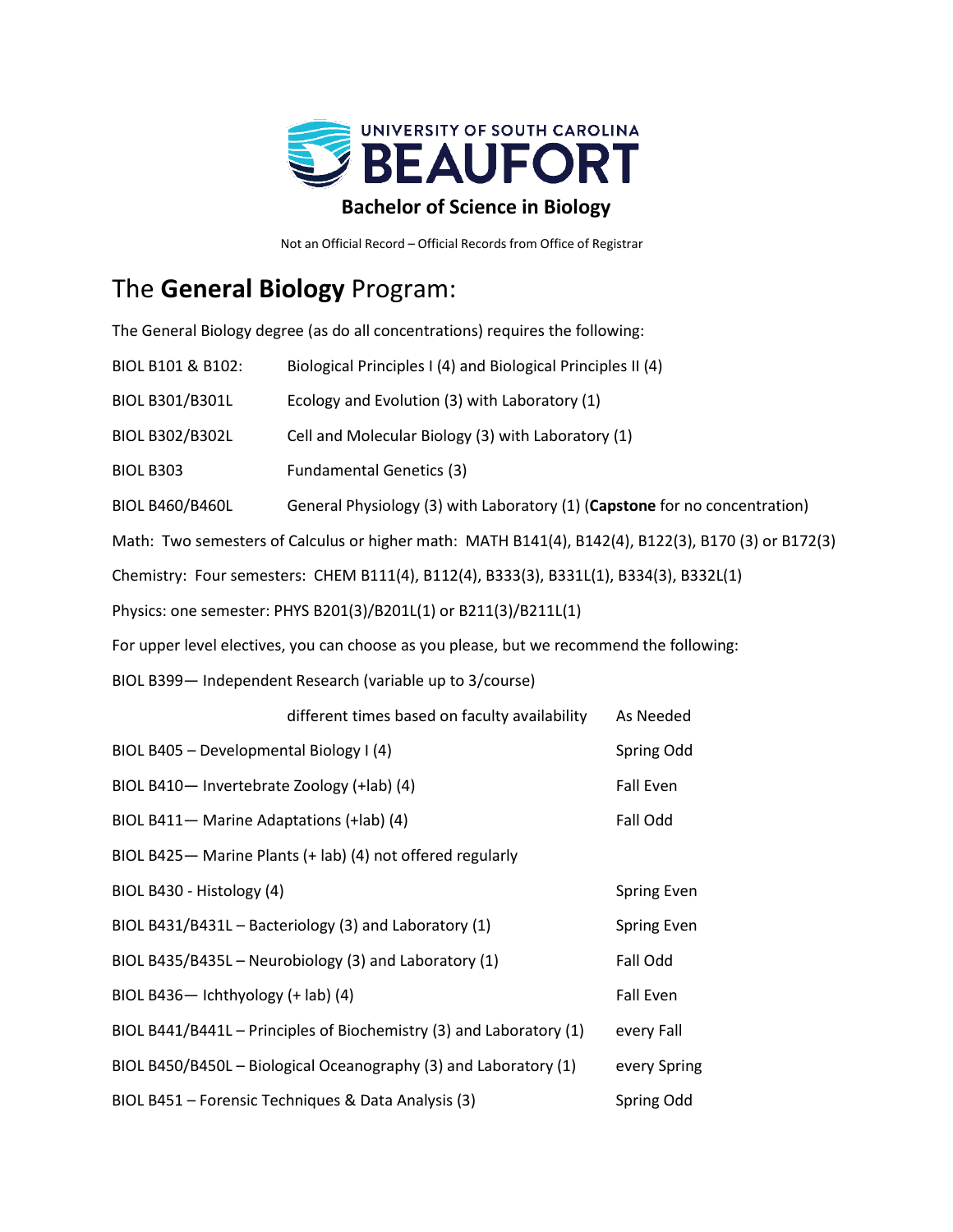| BIOL B471- Conservation Biology (+ lab) (4)          | <b>Spring Even</b> |
|------------------------------------------------------|--------------------|
| BIOL B475/B475L- Marine Ecology and Lab (3/1)        | Spring Odd         |
| BIOL B480- Molecular Ecology (3)                     | Spring Even        |
| BIOL B448- Life and Death in the Salt Marsh (4)      | every Maymester    |
| BIOL B478 - Herpetology (4)                          | Spring Odd         |
| BIOL B490 - Marine Policy (3)                        | every Fall         |
| BIOL B498 – Biological Research: An Introduction (4) | every Fall?        |

BIOL B499— Special Topics (related to Marine Biology) (variable up to 3/course) different times based on student interest and faculty availability (1-3)

The following is a suggested program of schedule for a 4-year completion of the Marine Biology program. You do not have to take these courses in this precise order, but the more you vary from this prescribe curriculum—the more likely a conflict in scheduling might make things more difficult for your timely completion of your degree.